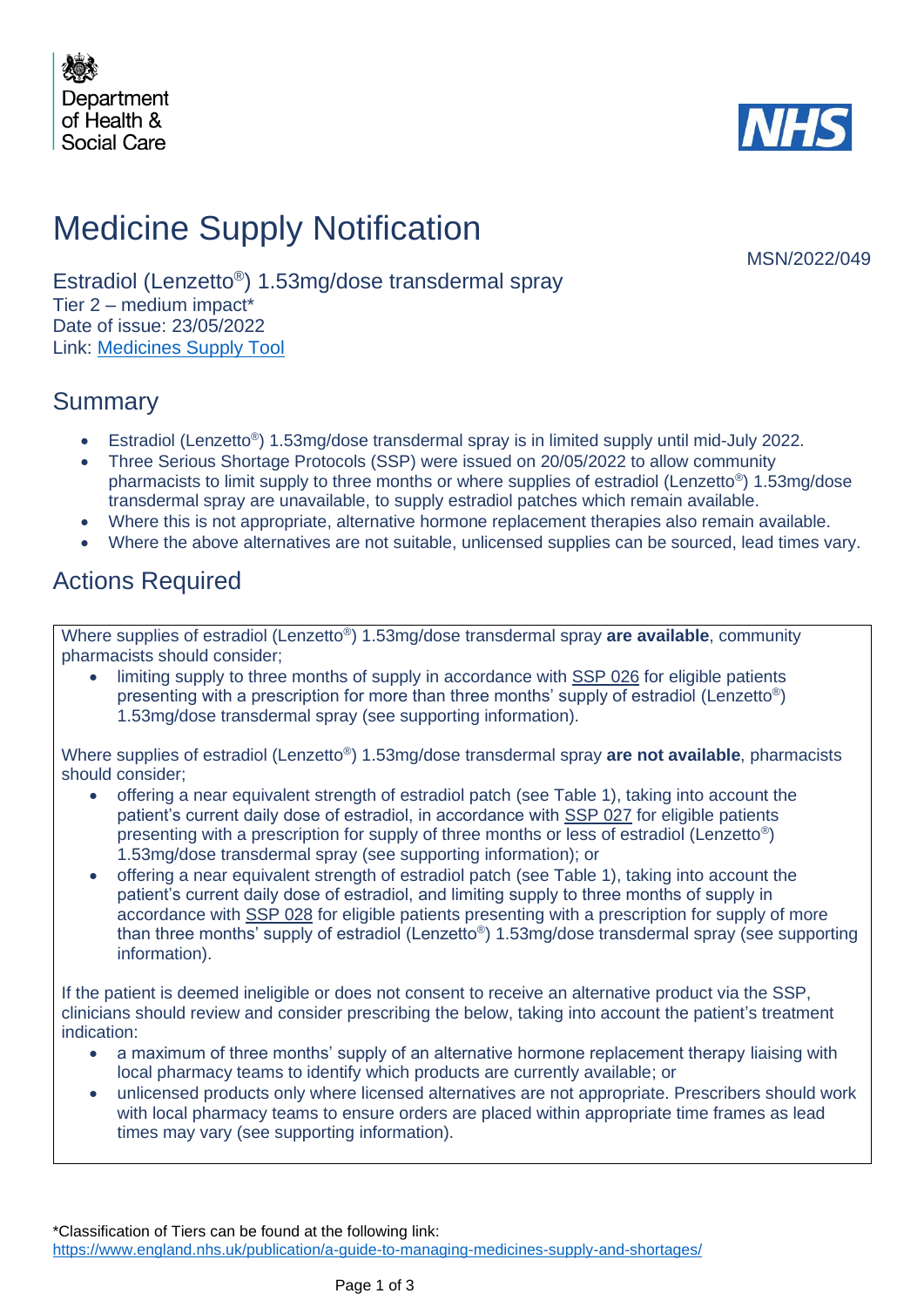## Supporting information

#### Clinical information

Switching to estradiol patches:

- If a patient has been referred from the community pharmacy to the prescriber as they are unable to utilise the SSP to switch to an appropriate strength of estradiol patch, clinicians should investigate the reasons behind this with the patient.
- If referral has been made by the community pharmacist as the patient has reported previous adverse reactions to estradiol patches, consider whether an alternative brand of patch would be suitable, see Table 1. If the previous reaction was severe, consider alternative hormone replacement therapy or unlicensed imports.
- Patients may require titration of their dose if symptom control is not achieved within 8 weeks.

#### Patient counselling points:

- Patients should be made aware of the following and advised to return to the prescriber;
	- o for further investigation if they experience persistent side effects including vaginal 'breakthrough bleeding';
	- $\circ$  for consideration of alternative therapies if they are switching to estradiol patches and experience any patch adhesion issues or skin irritation; and
	- o for dose titration if they feel the symptoms of menopause have gotten worse 8 weeks after switching to a new product.
- Patients with an intact uterus should be advised that they should continue to take the progestogen component of their HRT regimen, even after switching to an alternative oestrogen preparation including estradiol patches.

#### **Table 1- dose equivalence between estradiol (Lenzetto® ) 1.53mg/dose transdermal spray and estradiol patches\***

| <b>Current daily dose</b><br>of estradiol<br>(Lenzetto <sup>®</sup> )<br>1.53mg/dose spray | <b>Equivalent dose</b><br>of estradiol patch | <b>Patch options</b>      | <b>Dosing</b>                |
|--------------------------------------------------------------------------------------------|----------------------------------------------|---------------------------|------------------------------|
| 1 spray daily                                                                              | 25 microgram<br>patch                        | Evorel <sup>®</sup>       | Apply one patch TWICE WEEKLY |
| 2 sprays daily                                                                             | 50 microgram<br>patch                        | Progynova TS®             | Apply one patch WEEKLY       |
|                                                                                            |                                              | FemSeven <sup>®</sup>     | Apply one patch WEEKLY       |
|                                                                                            |                                              | Evorel <sup>®</sup>       | Apply one patch TWICE WEEKLY |
|                                                                                            |                                              | Estraderm MX <sup>®</sup> | Apply one patch TWICE WEEKLY |
| 3 sprays daily                                                                             | 75 microgram<br>patch                        | FemSeven <sup>®</sup>     | Apply one patch WEEKLY       |
|                                                                                            |                                              | <b>Evorel<sup>®</sup></b> | Apply one patch TWICE WEEKLY |
|                                                                                            |                                              | Estraderm MX <sup>®</sup> | Apply one patch TWICE WEEKLY |

\*Note: All patches can only support a partial uplift in demand. The dose equivalents are subject to individual variations in absorption and metabolism.